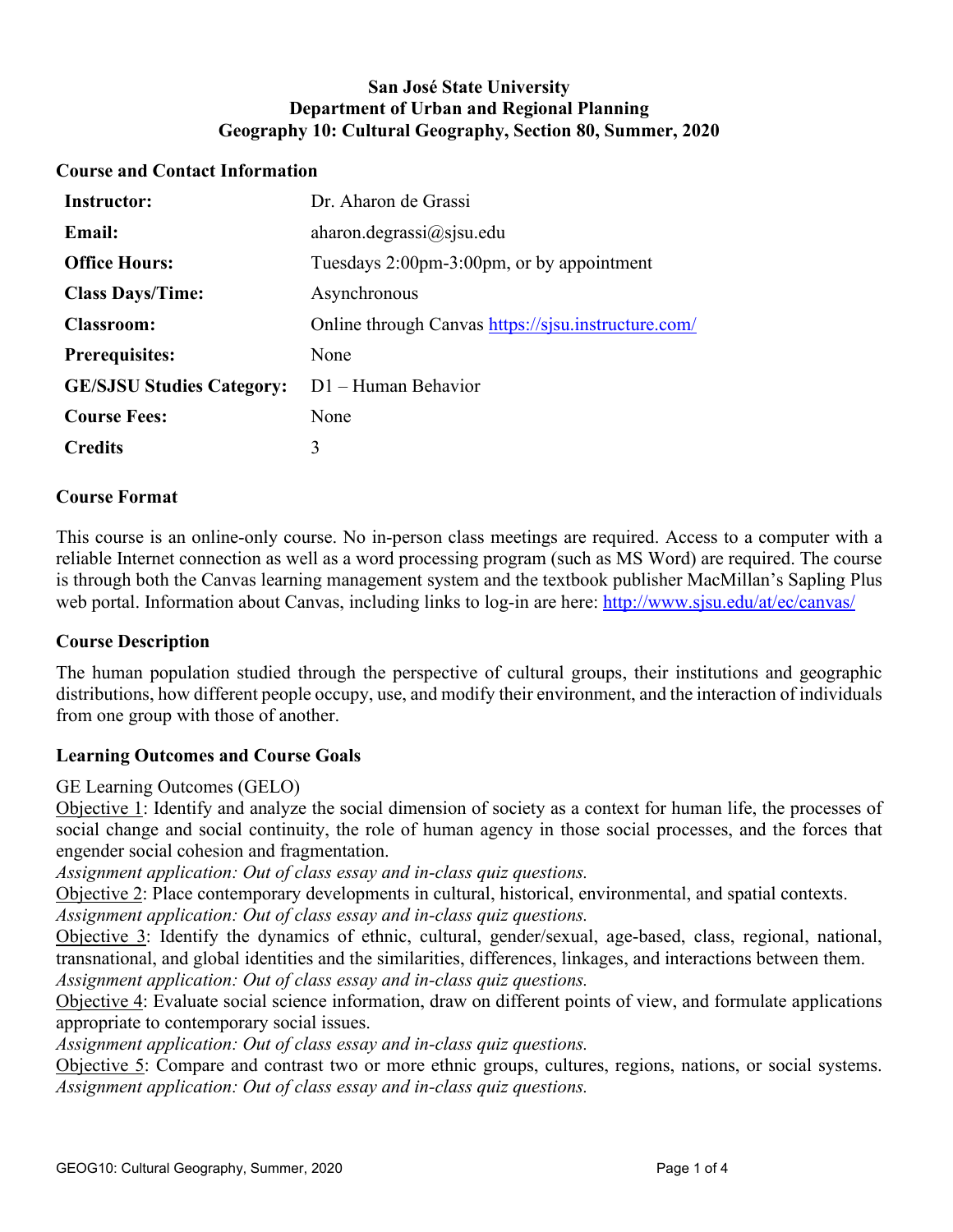## **Required Texts/Readings**

**Title:** *Contemporary Human Geography: Culture, Globalization, Landscape* **Authors:** Roderick P. Neumann and Patricia L. Price **Edition:** 2nd (2019) *AND* MacMillan's online **SaplingPlus** is required (ISBN 9781319059842): <https://store.macmillanlearning.com/us/product/Contemporary-Human-Geography/p/1319059813> **Note:** MacMillan's SaplingPlus package includes the ebook version of our textbook *Contemporary Human Geography (CHG)*, for a total price of \$89.99 (this is the recommended package)

## **Course Requirements and Assignments**

SJSU classes are designed such that in order to be successful, it is expected that students will spend a minimum of forty-five hours for each unit of credit, including preparing for class, participating in course activities, completing assignments, etc. More details about student workload can be found in [University Policy S12-3](http://www.sjsu.edu/senate/docs/S12-3.pdf) at [http://www.sjsu.edu/senate/docs/S12-3.pdf.](http://www.sjsu.edu/senate/docs/S12-3.pdf)

### **Grading Information**

| <b>Homework</b>               |  |           | 101 points | 17%  |
|-------------------------------|--|-----------|------------|------|
| <b>Short Chapter Quizzes:</b> |  |           | 406 points | 68%  |
| <b>Reading Quizzes</b>        |  | $183$ pts |            |      |
| <b>Story Map Quizzes</b>      |  | $126$ pts |            |      |
| Video Quizzes                 |  | 97 pts    |            |      |
| <b>Short Research Paper</b>   |  |           | 93 points  | 15%  |
| <b>TOTAL:</b>                 |  |           | 600 points | 100% |

#### **Grading Policy**

| Percentage        | <b>Letter Grade</b> |
|-------------------|---------------------|
| 94-100%           | A                   |
| 90-93%            | $A -$               |
| 87-89 %           | $B+$                |
| 83-86%            | B                   |
| 80-82%            | $B -$               |
| 77-79 %           | $C+$                |
| 73-76%            | $\mathcal C$        |
| 70-72%            | $C$ -               |
| 65-69%            | D+                  |
| $60 - 64%$        | D                   |
| Less than 60 $\%$ | F                   |

## **Homework Assignments**

Because this is a condensed summer class, frequent small assignments will ensure that students are keeping up progress with readings and comprehension of the material. Each chapter will have approximately about 6-12 homework questions, via Canvas/Sapling (mostly multiple choice and map-based). Note: we will only be covering a small portion of Chapters 4 and 7 (as indicated in the schedule below). Assignments and Quizzes will be available online no more than 2 weeks prior to their due dates.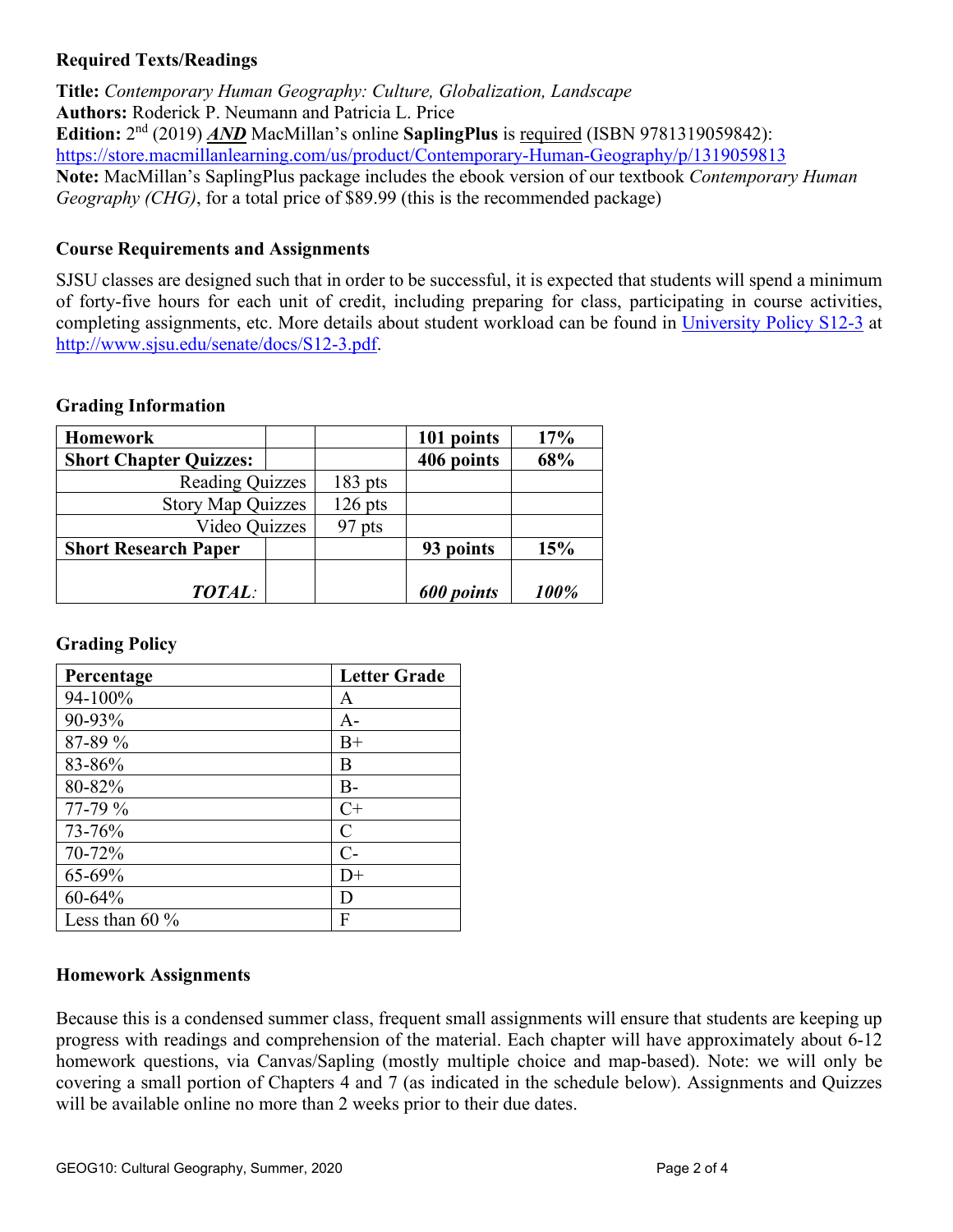## **Short Quizzes & (No) Exams**

Similar to the regular homework questions for each chapter, the class will also use regular short quizzes for each chapter to ensure progress and comprehension over the rapid time frame for the class. Consequently, there will be no Mid-Term or Final Exams.

The short quiz questions will be clear and straight forward, directly based on the textbook, without any tricks or surprises, and mostly multiple choice. For each chapter, the quizzes will include a short Reading quiz, as well as quizzes on Story Maps and Videos, which provide alternative and engaging materials for students to interact with. Most quizzes have approximately about 10-15 questions (sometimes more, sometimes less).

#### **Final Research Paper**

A research paper of a minimum of 1500 words is required for this course due by August  $7<sup>th</sup>$  at 12:00pm (noon). It is a written document with a photo, map and references to be submitted through Canvas learning management system for a maximum of 93 points. The topic, as well as complete instructions and guidelines will be posted in the online classroom at least 3 weeks prior to the due date.

### **University Policies**

Per University Policy S16-9, university-wide policy information relevant to all courses, such as academic integrity, accommodations, etc. will be available on Office of Graduate and Undergraduate Programs' [Syllabus](http://www.sjsu.edu/gup/syllabusinfo/)  [Information](http://www.sjsu.edu/gup/syllabusinfo/) web page at http://www.sjsu.edu/gup/syllabusinfo/